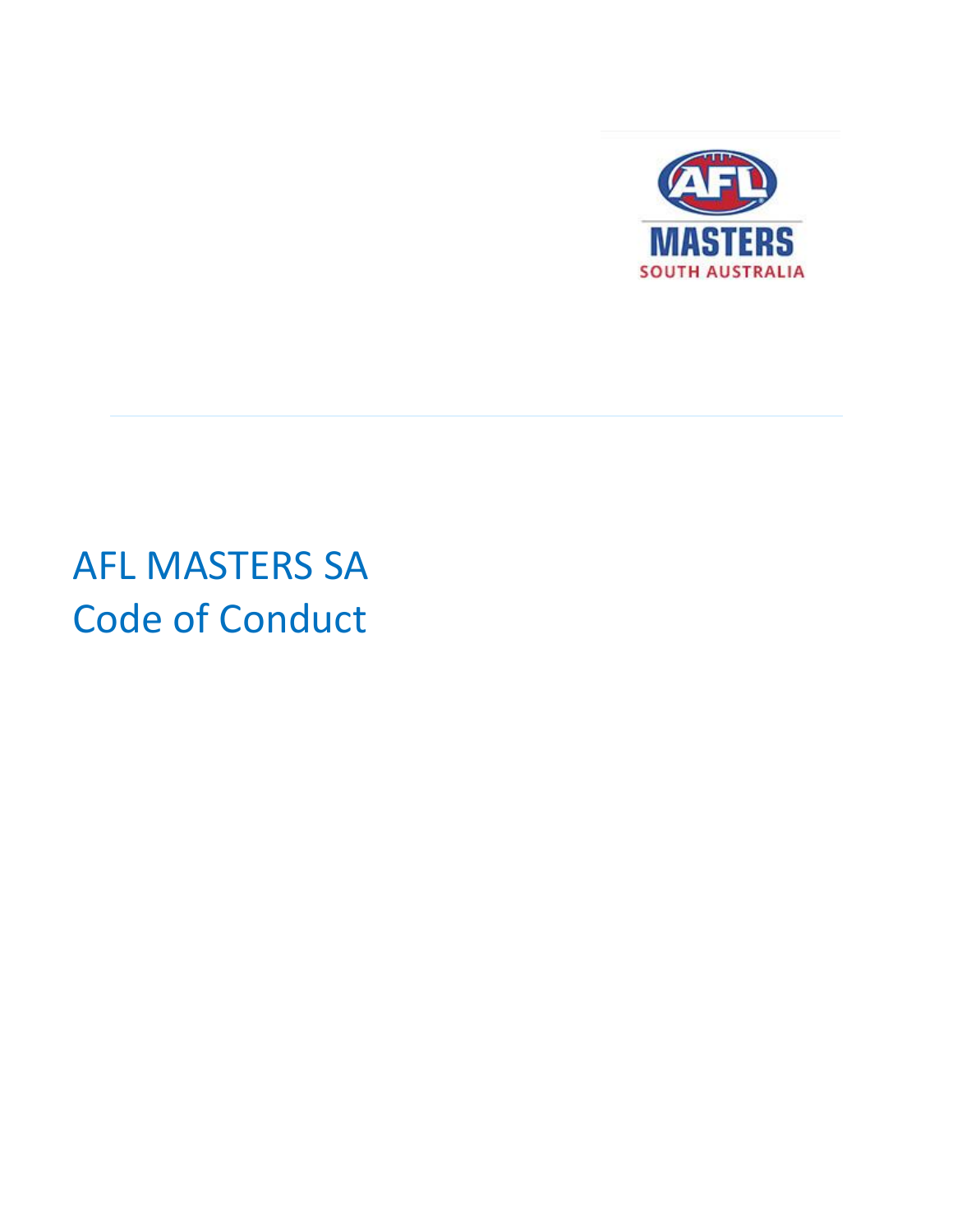## <span id="page-1-0"></span>**Table of Contents**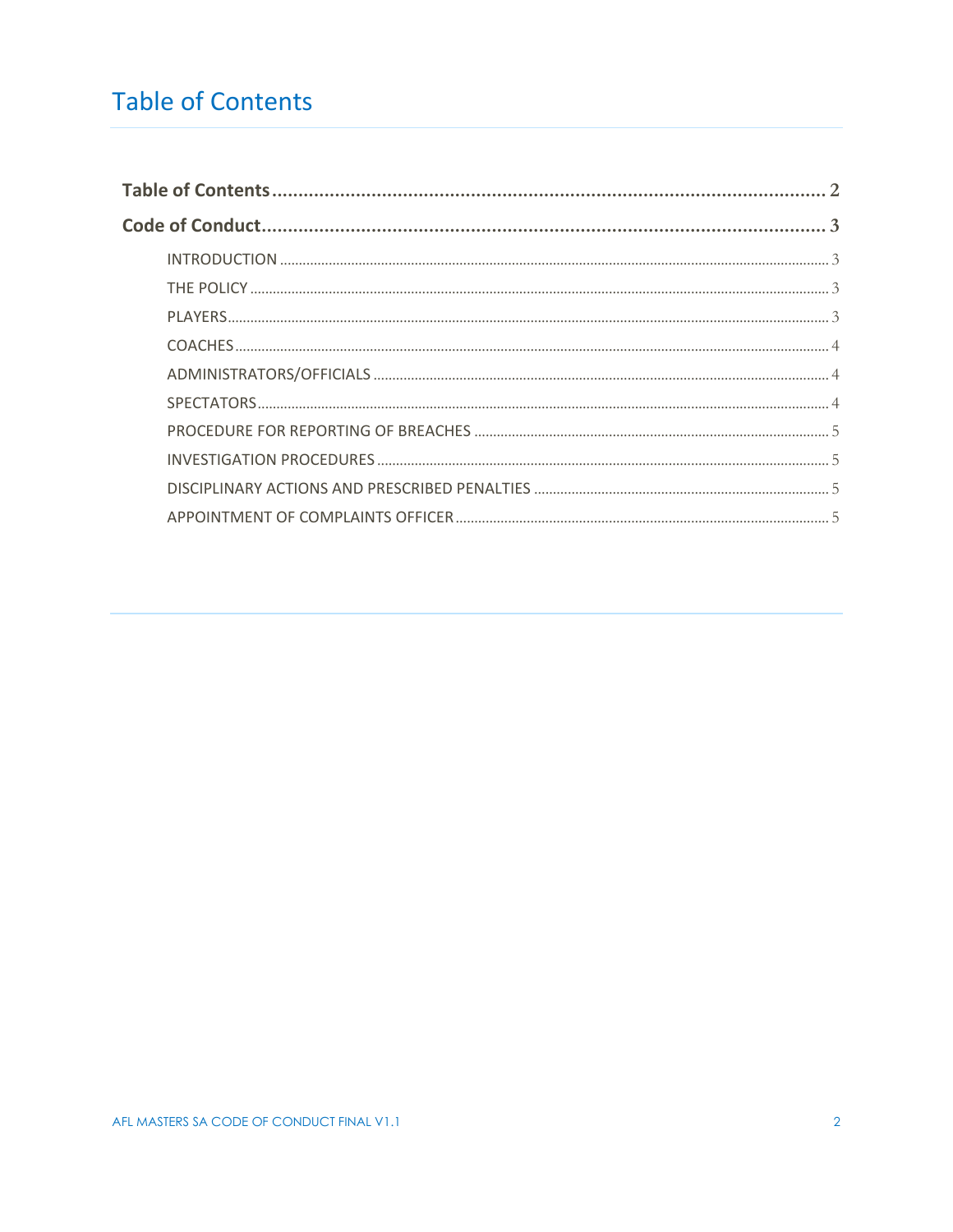### <span id="page-2-0"></span>Code of Conduct

#### <span id="page-2-1"></span>**INTRODUCTION**

AFL Masters SA enables mature players (over 35) the opportunity to participate in Australian Rules Football, and compete with similarly aged players in a safe, well organised and enjoyable atmosphere.

#### <span id="page-2-2"></span>**THE POLICY**

The Code of Conduct covers both on-field and off-field activities related to AFL Masters SA. It covers verbal as well as physical conduct and applies to all players, coaches, administrators, officials and spectators.

No player, coach, administrator, official or spectator shall speak to, at, or about, abuse, threaten, assault, disparage, vilify, insult or engage in conduct which may be considered to incite hatred towards, contempt for, ridicule of, or discrimination against a person or group of persons on the basis of that persons:

- race;
- religion;
- gender;
- physical characteristics;
- colour;
- decent;
- national or ethnic origin;
- sexual preference, orientation or identity; or
- special ability or disability.

#### <span id="page-2-3"></span>**PLAYERS**

- Play by the rules at all times.
- Never argue with an official; if you disagree, discuss the matter with your coach after the game.
- Play in the Spirit of Masters football. This being, the game should be played in such a way that no player is harmed by another player. The responsibility of all players is to look after the welfare of others. Remember, Masters football is football for Fun, fitness & Friendship.
- Control your temper; verbal abuse or racial or religious vilification of other players, or provoking an opponent is not acceptable.
- Be a team player, work equally hard for yourself and your team. Your team's performance will benefit and so will you.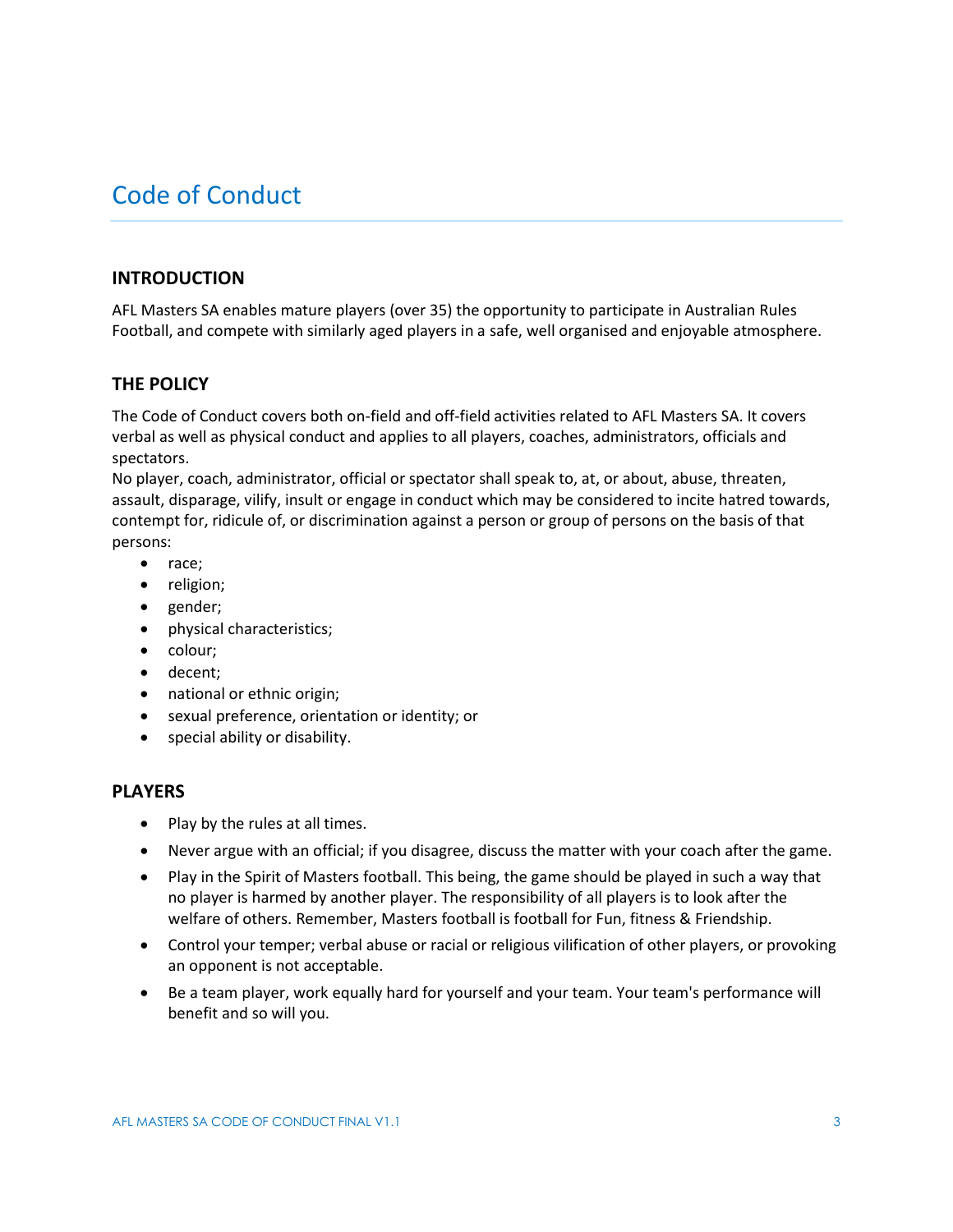#### <span id="page-3-0"></span>**COACHES**

- Be reasonable in your demands consider players' time, energy and enthusiasm levels.
- Avoid over playing the talented players; the just 'average players' players need and deserve equal time. Keep winning in perspective; maximize players' participation for fun and enjoyment.
- Stress safety always; ensure equipment and facilities are safe.
- Consider maturity levels; match up practice's schedules, practice activities and degree of competition with maturity levels.
- Develop team respects; for the ability of opponents as well as for the judgment of officials and opposing coaches.
- Recognise the importance of injury; seek and follow the physician's advice concerning the return of injured players to training.
- Keep informed with sound principles of coaching and skill development.
- Teach fair play, help players understand the responsibilities and implications of freedom to choose between fair and unfair play.

#### <span id="page-3-1"></span>**ADMINISTRATORS/OFFICIALS**

- Ensure equal participation for all; provide equal opportunities for all regardless of ability, size, shape, age, disability or ethnic origin.
- Ensure that the rules, equipment, length of games and training schedules take into consideration age, ability and maturity even of the participants.
- Stress enjoyment; remember that players participate for enjoyment and play down the importance of rewards.
- Promote fair play, ensure that coaches, officials, sponsored physicians and participants understand their responsibilities regarding fair play.
- Where appropriate modify rules and regulations to match the skill level of participants and their needs
- Promote respect for opponents and condemn unsporting behaviour.

#### <span id="page-3-2"></span>**SPECTATORS**

- Applaud good performance and efforts from each team.
- Congratulate all participants upon their performance regardless of the game's outcome.
- Respect officials' decisions at all times Remember all officials are there for the fun (of the game and are volunteers; as such all should be treated with respect.
- Condemn the use of violence in any form, be it by spectators, coaches, officials or players.
- Show respect for your team's opponents. Without them there would be no game.
- Encourage players to follow the rules and the official's decisions.
- Do not use foul language or harass players, coaches or officials.
- Each club state or territory is responsible for the behaviour of their spectators and officials during and at the conclusion of their games.